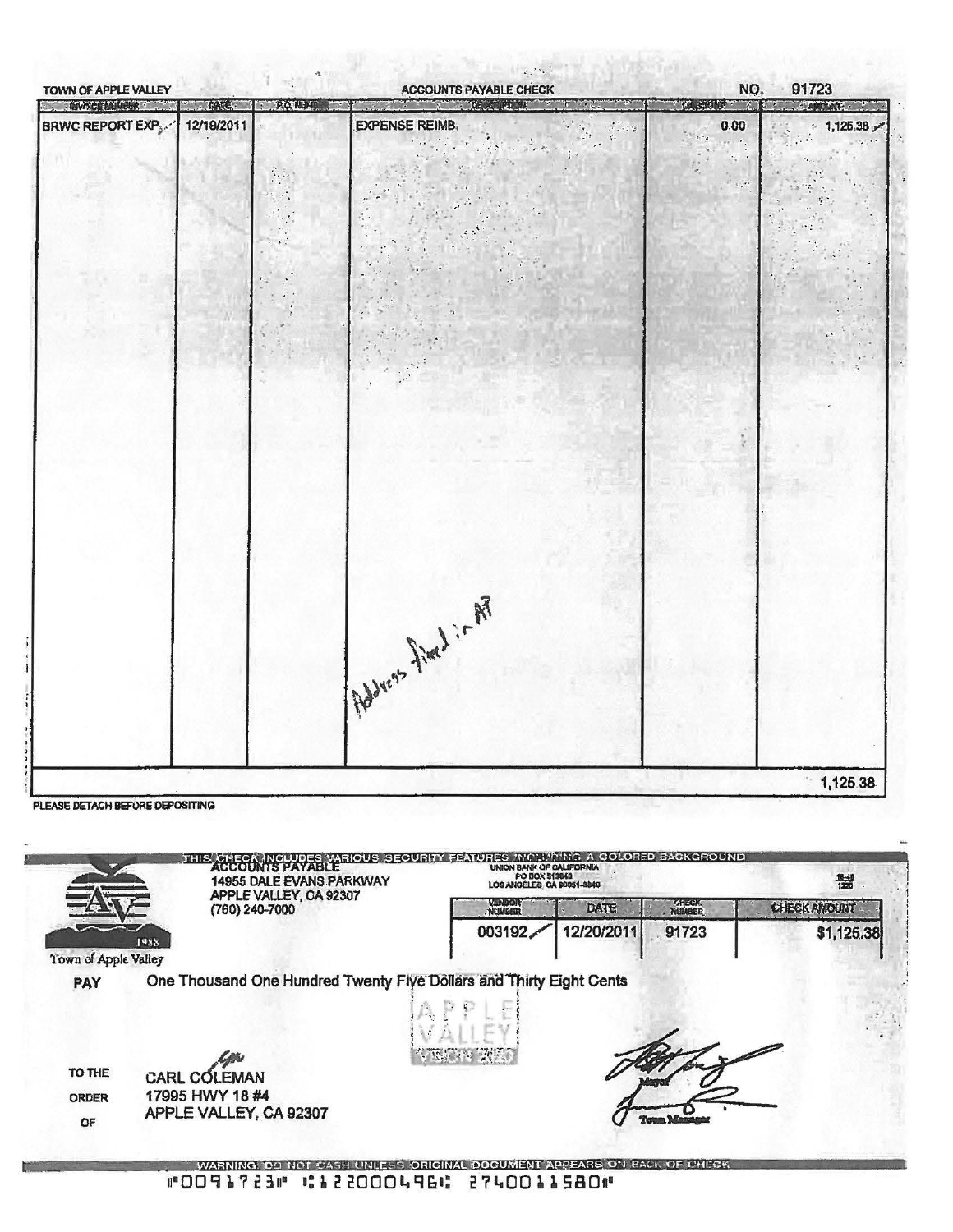

DEC 19 2011

Town of Apple Valley

FINANCE DEPARTMENT

# Check Request Form

If *AIP* has this request in the mailbox by noon on Tuesday, the check will be ready for mailing no later than Friday of the same week. Checks are mailed out by Finance.

Today's date: 12/19/11

Requested by: Jennifer Heim

## Make Check Payable to (name and mailing address):

Carl Coleman

Amount: \$ 1,125.38

Coding: 1001-1010-7277

Description: Printing costs for Blue Ribbon Water Committee Final Report

Department Approval:

 $\frac{p}{n}$ 

Special Handling

If you need your check earlier or do not want it mailed by Finance, please explain below and submit to Accounts Payable. You can consider your request approved unless AP calls you. Thank you.

Special Handling Instructions: Please process ASAP and give Jennifer check - Do not mail.

Finance Only:

*Revised 061107* 

Vendor Number:

| 2.51<br>$\mathbb{C}^{\mathbb{N}}$ $\ell^{\mathbb{N}}$ | 003192            | 72440   |
|-------------------------------------------------------|-------------------|---------|
|                                                       | $1001-(010-7277)$ | 1125.38 |
|                                                       | RA                |         |